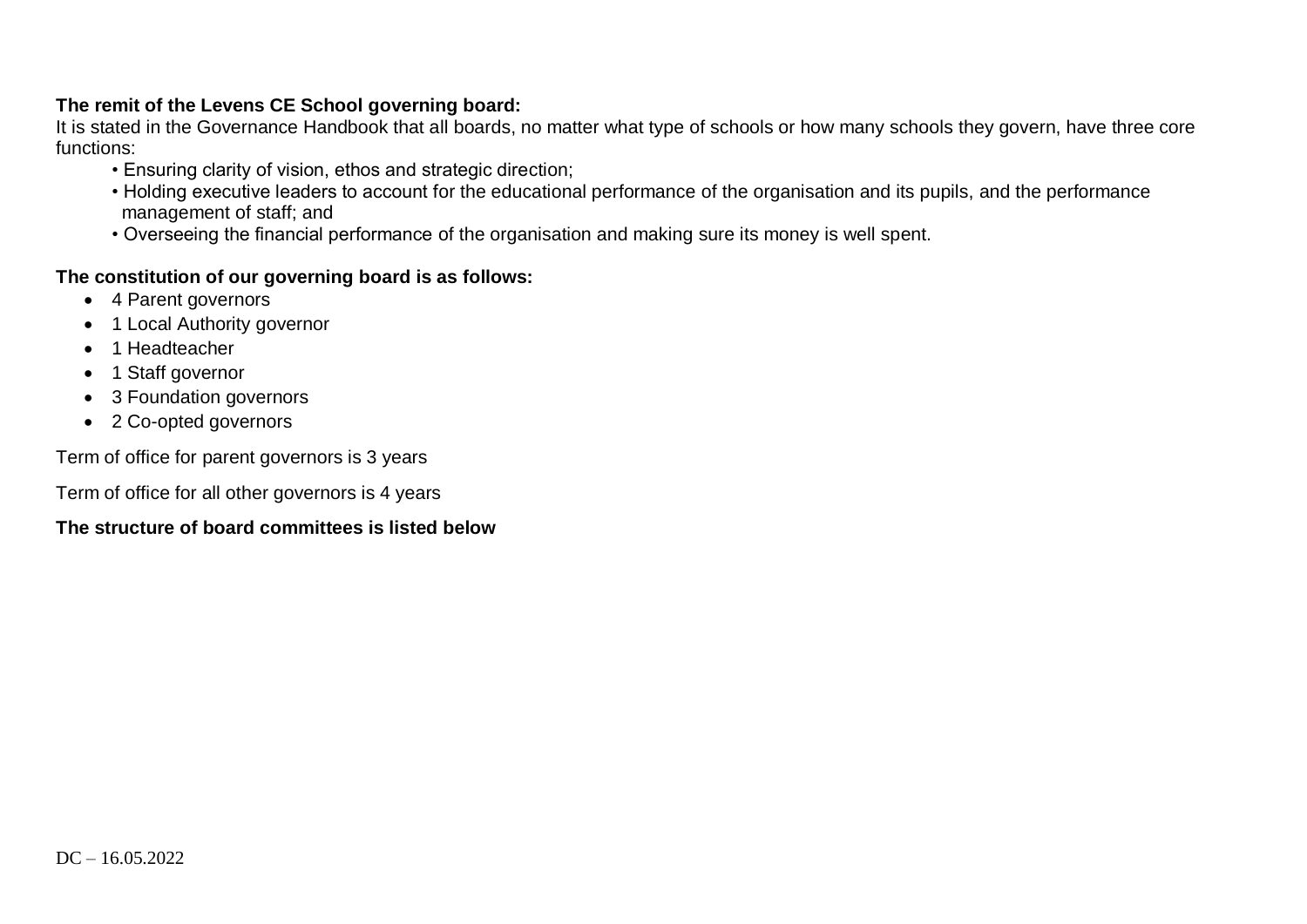| <b>Levens CE School Governing Body Details</b> |                          |                                      |                                          |  |  |  |  |  |  |
|------------------------------------------------|--------------------------|--------------------------------------|------------------------------------------|--|--|--|--|--|--|
| <b>Name of Governor</b>                        | <b>Governor Category</b> | <b>Appointing Body</b>               | <b>Term of Office</b>                    |  |  |  |  |  |  |
| Suzan Bishop (Chair)                           | Co-Opted                 | Governing Body                       | 4 years (concludes 22.09.2024)           |  |  |  |  |  |  |
| <b>Bruce Helme</b>                             | Parent                   | Parental Body                        | 3 years (concludes 22.05.2025)           |  |  |  |  |  |  |
| Jenny Berge                                    | Local Authority          | Governing Body from an LA Nomination | 4 years (concludes 14.12.2021)           |  |  |  |  |  |  |
| Revd. B Kerr                                   | Foundation - Ex Officio  | Diocese                              | Ex-Officio, whilst in post as Vicar      |  |  |  |  |  |  |
| Jane Farraday                                  | Head – Ex Officio        | Headteacher - postholder             | Ex-Officio, whilst in post as Headeacher |  |  |  |  |  |  |
| Eileen Mason                                   | <b>Staff</b>             | <b>Staff Body</b>                    | 4 years (concludes 12.09.2024)           |  |  |  |  |  |  |
| Ed. Mason                                      | Parent                   | Parental Body                        | 3 years (concludes 22.05.2025)           |  |  |  |  |  |  |
| <b>Rachel Miller</b>                           | Parent                   | Parental Body                        | 3 years (concludes 09.12.2023)           |  |  |  |  |  |  |
| Emma Huddleston                                | Parent                   | Parental Body                        | 3 years (concludes 18.03.2024)           |  |  |  |  |  |  |
| Emma Simpson                                   | Foundation               | Diocese                              | 4 years (concludes 01.11.2022)           |  |  |  |  |  |  |
| Elizabeth Brown                                | Foundation               | Diocese                              | 4 years (concluded 18.05.2025)           |  |  |  |  |  |  |
| John Wood                                      | Co-Opted                 | Governing Body                       | 4 years (concludes 04.12.2023)           |  |  |  |  |  |  |
| Deborah Coker                                  | <b>Clerk</b>             | N/A                                  | N/A                                      |  |  |  |  |  |  |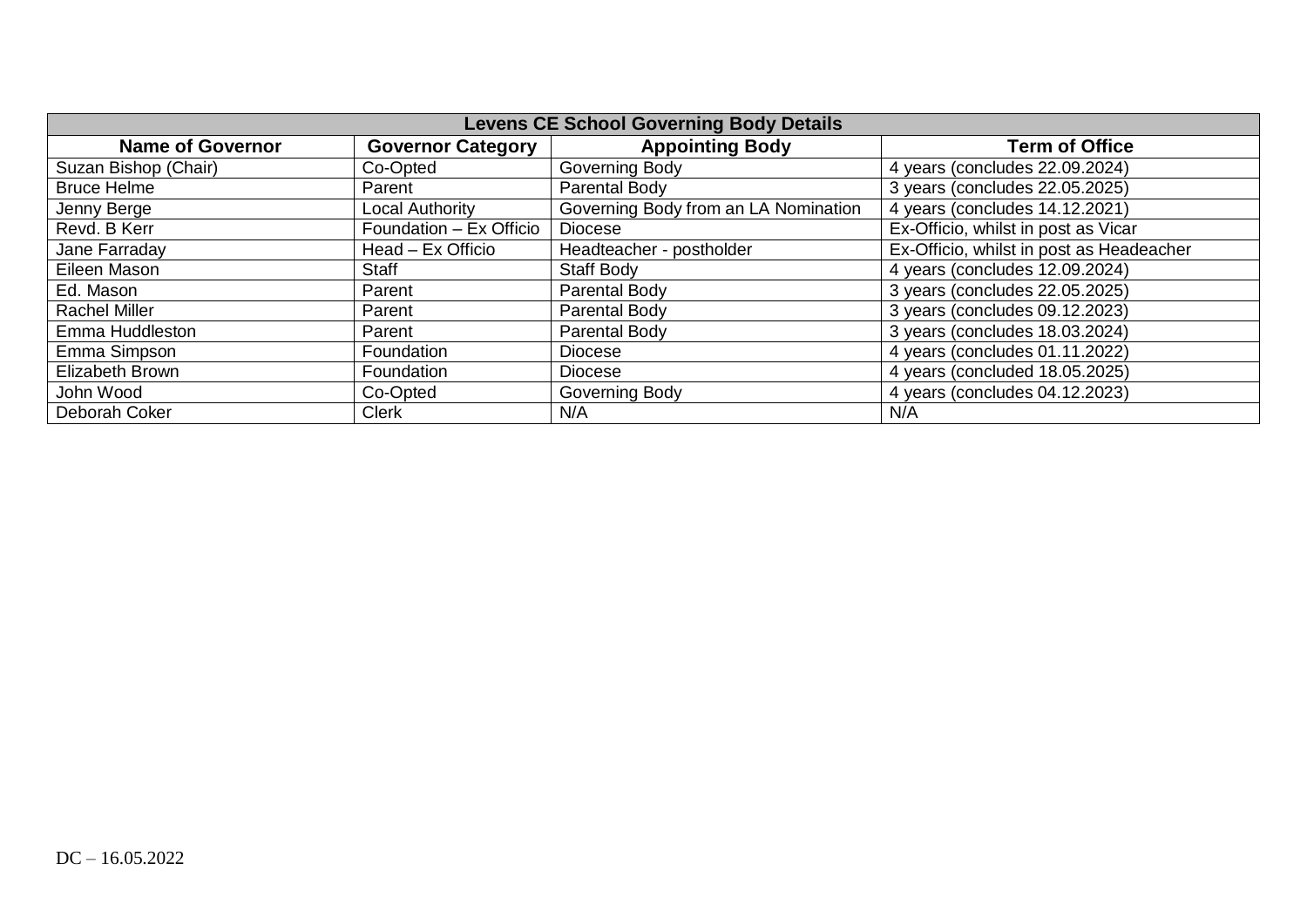| <b>Finance and Property Committee Details</b> |              |                              |  |  |  |  |  |  |
|-----------------------------------------------|--------------|------------------------------|--|--|--|--|--|--|
| <b>Name of Governor</b>                       | <b>Role</b>  | <b>Additional Committees</b> |  |  |  |  |  |  |
| John Wood                                     | Chair        | Headteacher Appraisal        |  |  |  |  |  |  |
| Jane Farraday                                 | Member       |                              |  |  |  |  |  |  |
| Eileen Mason                                  | Member       |                              |  |  |  |  |  |  |
| <b>Bryan Kerr</b>                             | Member       | Pay Review Appeals           |  |  |  |  |  |  |
| <b>Rachel Miller</b>                          | Member       | Pay Review                   |  |  |  |  |  |  |
| <b>Edward Mason</b>                           | Member       | Pay Review Appeals           |  |  |  |  |  |  |
| Deborah Coker                                 | <b>Clerk</b> |                              |  |  |  |  |  |  |

| <b>Curriculum and Staffing Committee Details</b> |              |                              |  |  |  |  |  |  |
|--------------------------------------------------|--------------|------------------------------|--|--|--|--|--|--|
| <b>Name of Governor</b>                          | <b>Role</b>  | <b>Additional Committees</b> |  |  |  |  |  |  |
| Jenny Berge                                      | Chair        | Headteacher Appraisal        |  |  |  |  |  |  |
| Suzan Bishop                                     | Member       | <b>Headteacher Appraisal</b> |  |  |  |  |  |  |
| <b>Bruce Helme</b>                               | Member       | Pay Review Appeals           |  |  |  |  |  |  |
| Jane Farraday                                    | Member       |                              |  |  |  |  |  |  |
| Elizabeth Brown                                  | Member       | Pay Review                   |  |  |  |  |  |  |
| Emma Simpson                                     | Member       |                              |  |  |  |  |  |  |
| Emma Huddleston                                  | Member       | Pay Review                   |  |  |  |  |  |  |
| Deborah Coker                                    | <b>Clerk</b> |                              |  |  |  |  |  |  |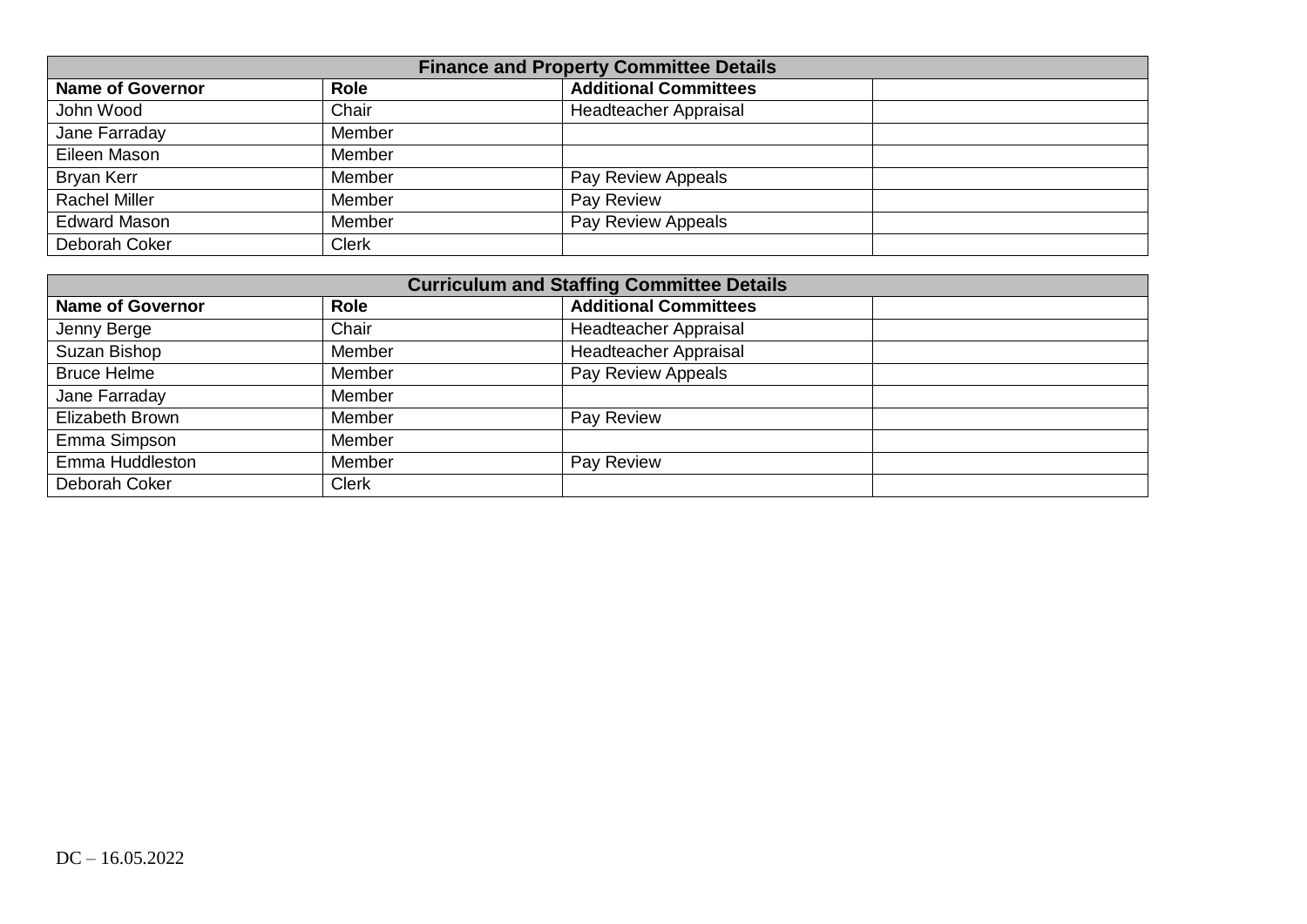|                      | Register of Governors' Interest 2021-2022 |                                              |                                |                           |  |  |  |  |  |  |
|----------------------|-------------------------------------------|----------------------------------------------|--------------------------------|---------------------------|--|--|--|--|--|--|
| Name of              | <b>Governor</b>                           | <b>Business Interest</b>                     | <b>Other Educational</b>       | <b>Relationship to</b>    |  |  |  |  |  |  |
| Governor             | Category                                  |                                              | <b>Establishments Governed</b> | <b>School Staff</b>       |  |  |  |  |  |  |
| Jenny Berge          | Local                                     | Owner of an Educational Consultancy and      | None                           | None                      |  |  |  |  |  |  |
|                      | Authority                                 | Training Business - 'Development             |                                |                           |  |  |  |  |  |  |
|                      |                                           | Solutions.'                                  |                                |                           |  |  |  |  |  |  |
| Revd. B Kerr         | Ex Officio                                | Priest in Charge at St. John's Church,       | Milnthorpe Primary School,     | None                      |  |  |  |  |  |  |
|                      |                                           | Levens                                       | Milnthorpe                     |                           |  |  |  |  |  |  |
|                      |                                           | Trustee of the Levens Playing Fields         |                                |                           |  |  |  |  |  |  |
|                      |                                           | Committee                                    |                                |                           |  |  |  |  |  |  |
| Jane Farraday        | Headteacher                               | None                                         | None                           | Colleague                 |  |  |  |  |  |  |
| Eileen Mason         | <b>Staff</b>                              | <b>None</b>                                  | None                           | Colleague                 |  |  |  |  |  |  |
| <b>Rachel Miller</b> | Parent                                    | <b>None</b>                                  | <b>None</b>                    | None                      |  |  |  |  |  |  |
| Emma Simpson         | Foundation                                | Headteacher at Lancaster Christ Church CE    | Headteacher/ex-officio         | <b>None</b>               |  |  |  |  |  |  |
|                      |                                           | <b>Primary School</b>                        | governor at Lancaster Christ   |                           |  |  |  |  |  |  |
|                      |                                           |                                              | <b>Church Primary School</b>   |                           |  |  |  |  |  |  |
| Emma                 | Parent                                    | <b>None</b>                                  | None                           | None                      |  |  |  |  |  |  |
| Huddleston           |                                           |                                              |                                |                           |  |  |  |  |  |  |
| Suzan Bishop         | Co-Opted                                  | None                                         | None                           | None                      |  |  |  |  |  |  |
| (Chair)              |                                           |                                              |                                |                           |  |  |  |  |  |  |
| Deborah Coker        | <b>Clerk</b>                              | <b>Business Manager at School</b>            | None                           | Colleague                 |  |  |  |  |  |  |
| Ed. Mason            | Parent                                    | None                                         | None                           | None                      |  |  |  |  |  |  |
| <b>Bruce Helme</b>   | Parent                                    | GP in local Practice - may have confidential | None                           | <b>Potential patients</b> |  |  |  |  |  |  |
|                      |                                           | knowledge of staff and pupil health care     |                                |                           |  |  |  |  |  |  |
| John Wood            | Co-Opted                                  | None.                                        | None                           | None                      |  |  |  |  |  |  |
| Elizabeth Brown      | Foundation                                | None                                         | <b>None</b>                    | None                      |  |  |  |  |  |  |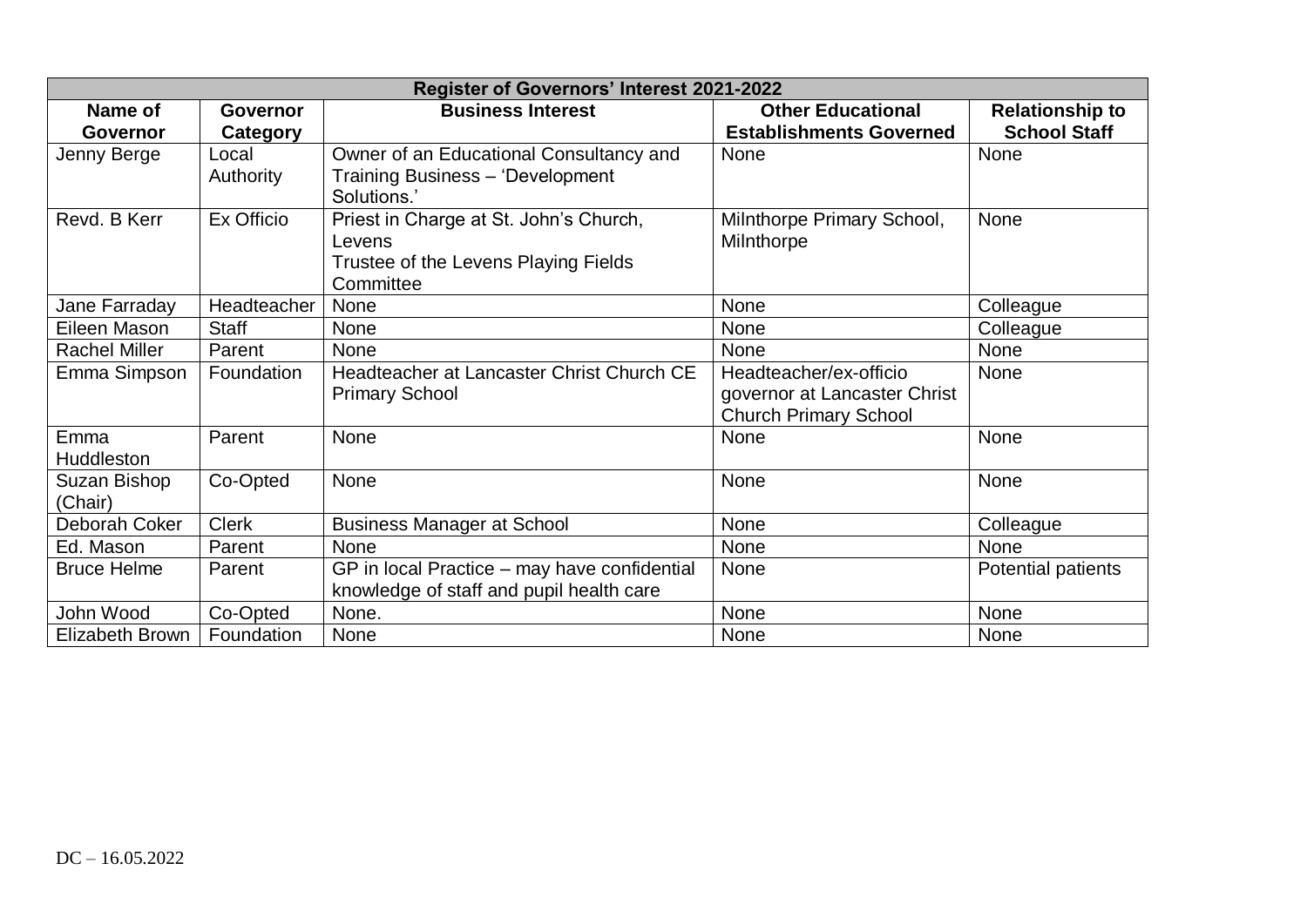|             | Board of Governors Meetings 2021-2022 – Governor Attendance |           |           |           |             |           |           |            |             |           |           |           |           |
|-------------|-------------------------------------------------------------|-----------|-----------|-----------|-------------|-----------|-----------|------------|-------------|-----------|-----------|-----------|-----------|
| <b>Date</b> | DC -<br><b>Clerk</b>                                        | <b>BK</b> | <b>JF</b> | <b>JB</b> | <b>SB</b>   | <b>ES</b> | <b>EM</b> | <b>EdM</b> | <b>BH</b>   | <b>JW</b> | <b>RM</b> | <b>EB</b> | <b>EH</b> |
| 23.09.2021  | Pres                                                        | Pres      | Pres      | Pres      | Pres        | Apols     | Pres      | Apols      | <b>Pres</b> | Apols     | Pres      | Pres      | Pres      |
| 09.12.2021  | Pres                                                        | Pres      | Pres      | Pres      | Pres        | Pres      | Pres      | Pres       | <b>Pres</b> | Pres      | Pres      | Pres      | Pres      |
| 02.02.2022  | Pres                                                        | Pres      | Pres      | Pres      | Pres        | Pres      | Pres      | Pres       | Apols       | Pres      | Pres      | Pres      | Apols     |
| 24.02.2022  | Pres                                                        | Pres      | Pres      | Apols.    | Pres        | Absent    | Pres      | Absent     | Apols       | Pres      | Pres      | Apols     | Pres      |
| 24.03.2022  | Pres                                                        | Pres      | Pres      | Apols     | <b>Pres</b> | Pres      | Pres      | Pres       | Apols       | Pres      | Pres      | Pres      | Apols     |
|             |                                                             |           |           |           |             |           |           |            |             |           |           |           |           |
|             |                                                             |           |           |           |             |           |           |            |             |           |           |           |           |

|             | Curriculum and Staffing Committee Meetings 2021-2022 - Governor Attendance |      |      |           |      |                          |                      |             |  |  |  |
|-------------|----------------------------------------------------------------------------|------|------|-----------|------|--------------------------|----------------------|-------------|--|--|--|
| <b>Date</b> | JB                                                                         | ES   | EB   | <b>SB</b> | JF   | BH                       | DC -<br><b>Clerk</b> | EH          |  |  |  |
| 11.11.2021  | Pres                                                                       | Pres | Pres | Apols     | Pres | Pres                     | Pres                 | <b>Pres</b> |  |  |  |
| 10.02.2022  |                                                                            |      |      |           |      | <b>Meeting Cancelled</b> |                      |             |  |  |  |
| 28.04.22    | Pres                                                                       | Pres | Pres | Pres      | Pres | <b>Pres</b>              | Pres                 | Pres        |  |  |  |
|             |                                                                            |      |      |           |      |                          |                      |             |  |  |  |

|             | Finance and Property Committee Meetings 2021-2022 – Governor Attendance |            |       |           |           |                     |           |  |                                           |
|-------------|-------------------------------------------------------------------------|------------|-------|-----------|-----------|---------------------|-----------|--|-------------------------------------------|
| <b>Date</b> | <b>EM</b>                                                               | <b>EdM</b> | JF    | <b>BK</b> | <b>JW</b> | DC-<br><b>Clerk</b> | <b>RM</b> |  | $BWM -$<br><b>School</b><br><b>Bursar</b> |
| 21.10.2021  | Pres                                                                    | Pres       | Pres  | Absent    | Pres      | Pres                | Pres      |  | N/A                                       |
| 03.02.2022  | Pres                                                                    | Pres       | Apols | Pres      | Apols     | Pres                | Pres      |  | N/A                                       |
| 16.05.2022  | Pres                                                                    | Pres       | Pres  | Absent    | Pres      | Pres                | Pres      |  | Pres                                      |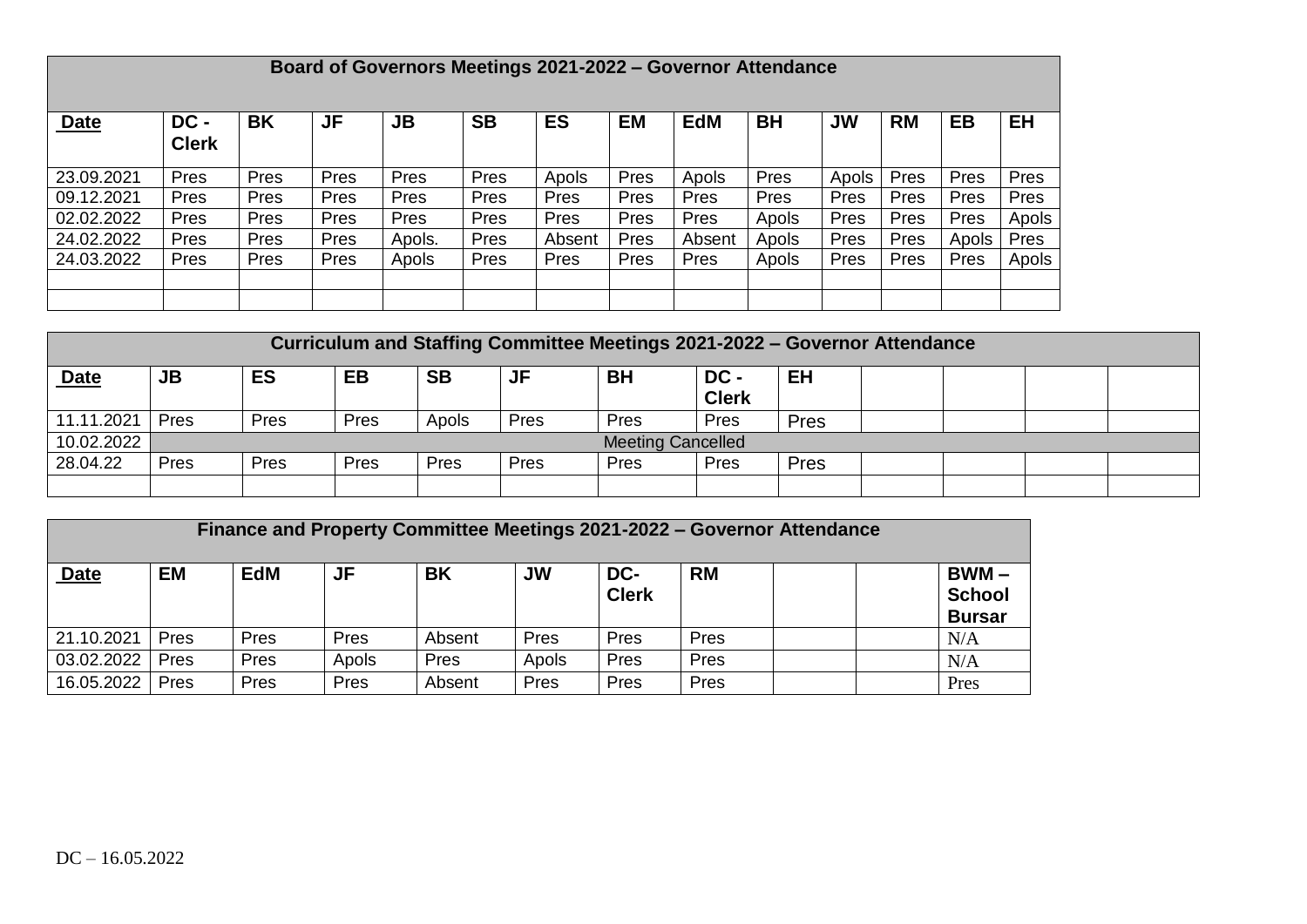# Levens CE School – Governors' Curriculum and Staffing Committee Terms of Reference

#### **Terms of reference:**

- To consider and advise the governing body on standards and other matters relating to the school's curriculum, including statutory requirements and the School's Curriculum Policy
- To monitor the 'Quality of Education', reporting to the Board appropriately.
- To consider curricular issues which have implications for Finance and Personnel decisions and to make recommendations to the relevant committees or the Governing Body
- To review all Analyse School Performance data, reporting headlines to the Governing Body
- To make arrangements for the Governing Body to be represented at School Improvement discussions with the LA and for reports to be received by the Governing Body
- To oversee arrangements for individual governors to take a leading role in specific areas of provision, eg SEN, Literacy, Numeracy. To receive regular reports from them and advise the Governing Body.
- To oversee arrangements for educational visits, including the appointment of a named co-ordinator
- To ensure, as far as is practical financially that Health and Safety issues are appropriately prioritised.
- To annually review the staffing structure in consultation with the Headteacher
- To establish a Pay Policy for all categories of staff and to be responsible for its administration and review.
- To oversee the appointment procedure for new Headteacher.
- To establish and review an appraisal policy for all staff
- To oversee the process leading to staff reductions.
- To keep under review staff work/life balance, working conditions and well-being, including the monitoring of absence.
- To make recommendations on personnel related expenditure
- To consider any appeal against a decision on pay grading or pay awards.

**Disqualification** – Any relevant person employed to work at the school other than as the Headteacher, when the subject for consideration is the pay or appraisal review of any person employed to work at the school.

*Additional items which individual Governing Bodies may wish to include*

| These terms of reference agreed by the Governing Body<br>23.09.2021 |            |                                 |  |  |  |  |  |  |
|---------------------------------------------------------------------|------------|---------------------------------|--|--|--|--|--|--|
|                                                                     |            |                                 |  |  |  |  |  |  |
| Name of Governor/Associate Member                                   | G/AM       | Date Appointed to the Committee |  |  |  |  |  |  |
| Emma Simpson                                                        | Governor   | 23.09.21                        |  |  |  |  |  |  |
| Jane Farraday                                                       | Governor I | 23.09.21                        |  |  |  |  |  |  |
| <b>Bruce Helme</b>                                                  | Governor I | 23.09.21                        |  |  |  |  |  |  |
| Jenny Berge                                                         | Governor I | 23.09.21                        |  |  |  |  |  |  |
| Suzan Bishop                                                        | Governor I | 23.09.21                        |  |  |  |  |  |  |
| Emma Huddleston                                                     | Governor I | 23.09.21                        |  |  |  |  |  |  |
| Liz Brown                                                           | Governor   | 23.09.21                        |  |  |  |  |  |  |

**These terms of reference agreed by the Governing Body | 23.09.2021**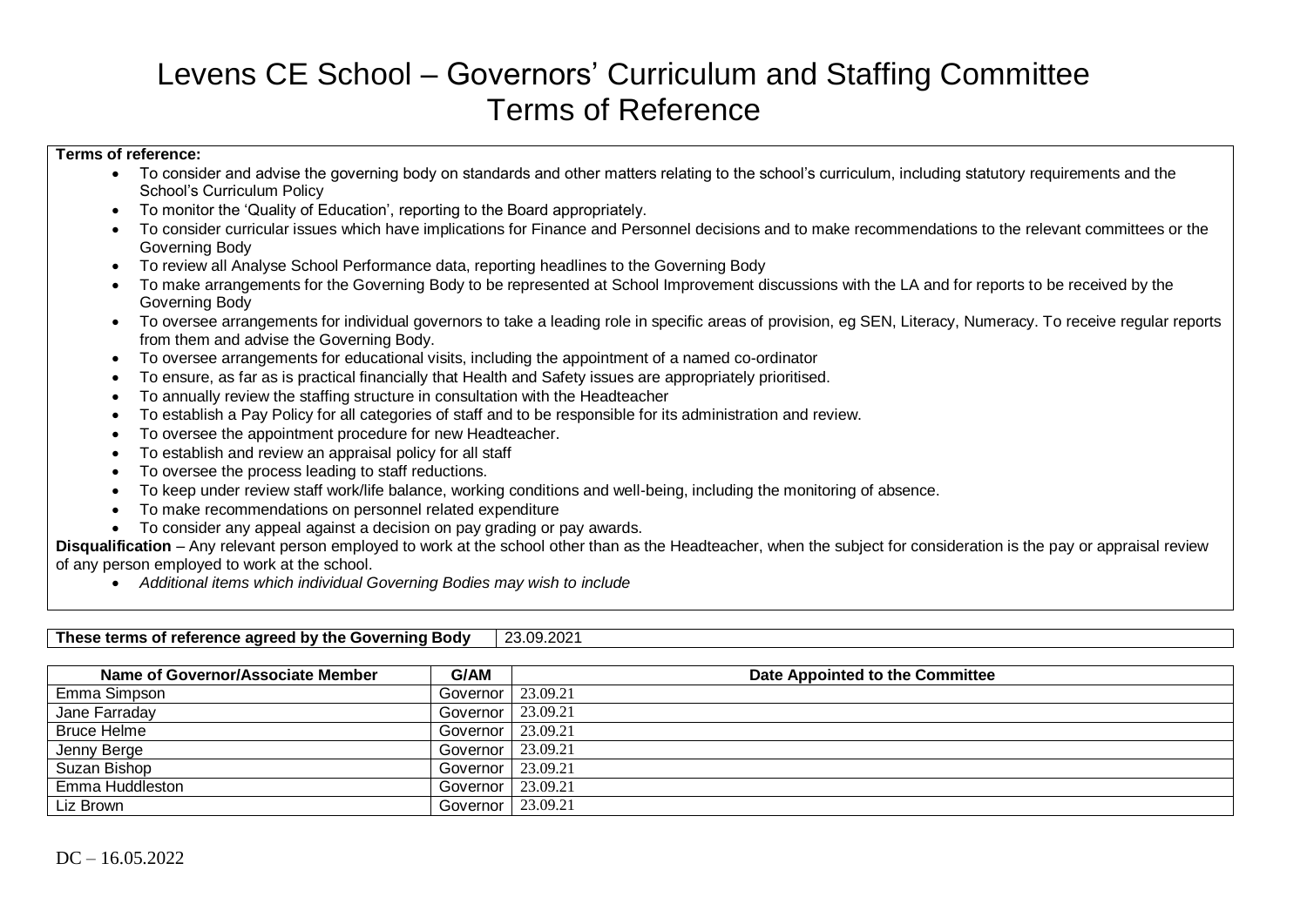| <b>Chair of the Committee</b> | Mrs J Berge                                                         |
|-------------------------------|---------------------------------------------------------------------|
|                               |                                                                     |
| <b>Clerk to the Committee</b> | Mrs D Coker                                                         |
|                               |                                                                     |
|                               | Quorum (minimum of 3, committee can determine higher number)<br>l 3 |
|                               |                                                                     |
| Date Committee established    | 23.09.21                                                            |
| Date of review:  <br>Sept 22  |                                                                     |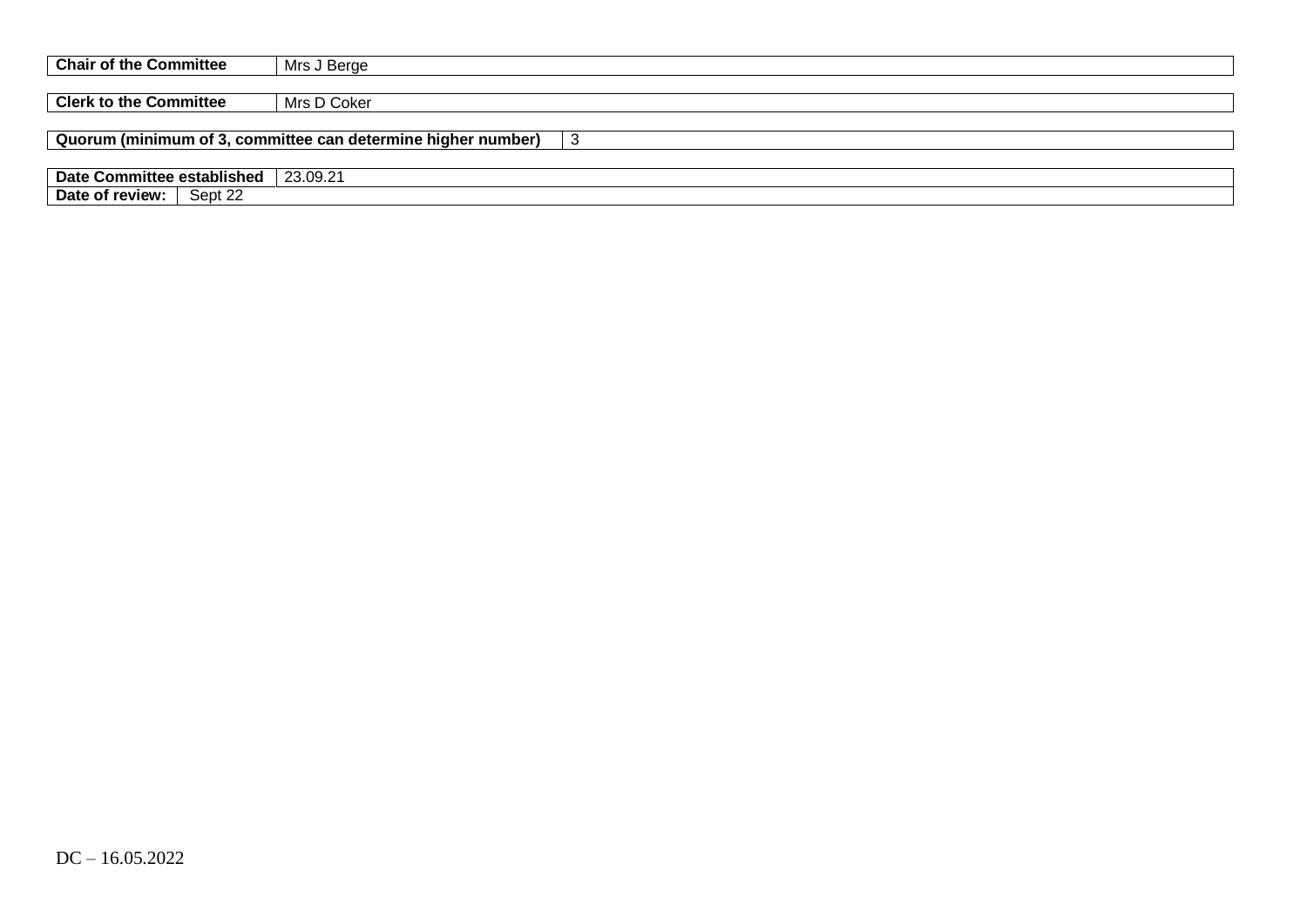# Levens CE School - Governors' Finance and Property Committee Terms of Reference

- In consultation with the Headteacher, to draft the first formal budget plan of the financial year for recommendation to the GB for approval
- In consultation with the Headteacher, to draft an October review of the budget plan for the financial year for recommendation to the Board for approval.
- To establish and recommend to the GB a Scheme for Financial Delegation
- To consider appropriate levels of reserves and balances, in light of LA guidance
- To establish and maintain an up to date 3-year financial plan*.*
- To Complete the Schools Financial Values Standard (SFVS), on behalf of the governing body and make recommendation to the Board for acceptance.
- To analyse and review data from the SFVS Dashboard, investigating variance and reporting to the Board appropriately with any relevant recommendations.
- To consider a budget position statement nine times per year from a control report submitted by the school's independent bursar, to discuss the position, including any virement decision, at least termly when the committee meet, and to report significant anomalies from the anticipated position to the Governing Body.
- To ensure that school operates robust procurement procedures, exploring all 'Best Value' opportunities, taking advantage of national initiatives.
- To approve all expenditure beyond the powers delegated to the headteacher
- To ensure that the school operates within the Financial Regulations of the Local Authority.
- To monitor expenditure of all voluntary funds kept on behalf of the Governing Body, and to arrange for their audit.
- To annually review charges and remissions policies and expenses policies.
- To make decisions in respect of service agreements.
- To make decisions on expenditure and income following recommendations from other committees.
- To consider and recommend action on audit reports
- To consider any other financial matter at the request of the GB
- To determine whether sufficient funds are available for pay increments as recommended by the Headteacher.
- In the light of the Headteacher's Appraisal Group recommendations, to determine whether sufficient funds are available for increments.
- To advise the Governing Body on priorities, including Health and Safety, for the maintenance and development of the school's premises.
- To oversee arrangements for repairs and maintenance.
- To make recommendations to the Full Governing Body on premises-related expenditure.
- In consultation with the Headteacher, to oversee premises-related funding bids.
- To oversee arrangements, including Health and Safety, for the use of the school premises by outside users, subject to governing body policy.
- To establish and keep under review a Building Development Plan
- To establish and keep under review an Accessibility Policy

**Disqualification** – Any relevant person employed to work at the school other than as the Headteacher, when the subject for consideration is the pay or performance review of any person employed to work at the school.

| These terms of reference agreed by the Governing Body: 23.09.2021 |             |                                 |  |  |  |  |  |
|-------------------------------------------------------------------|-------------|---------------------------------|--|--|--|--|--|
| Name of Governor/Associate Member                                 | <b>G/AM</b> | Date appointed to the committee |  |  |  |  |  |
| Jane Farraday                                                     | Governor    | 23.09.21                        |  |  |  |  |  |
| Eileen Mason                                                      | Governor    | 23.09.21                        |  |  |  |  |  |
| Bryan Kerr                                                        | Governor    | 23.09.21                        |  |  |  |  |  |
| John Wood                                                         | Governor    | 23.09.21                        |  |  |  |  |  |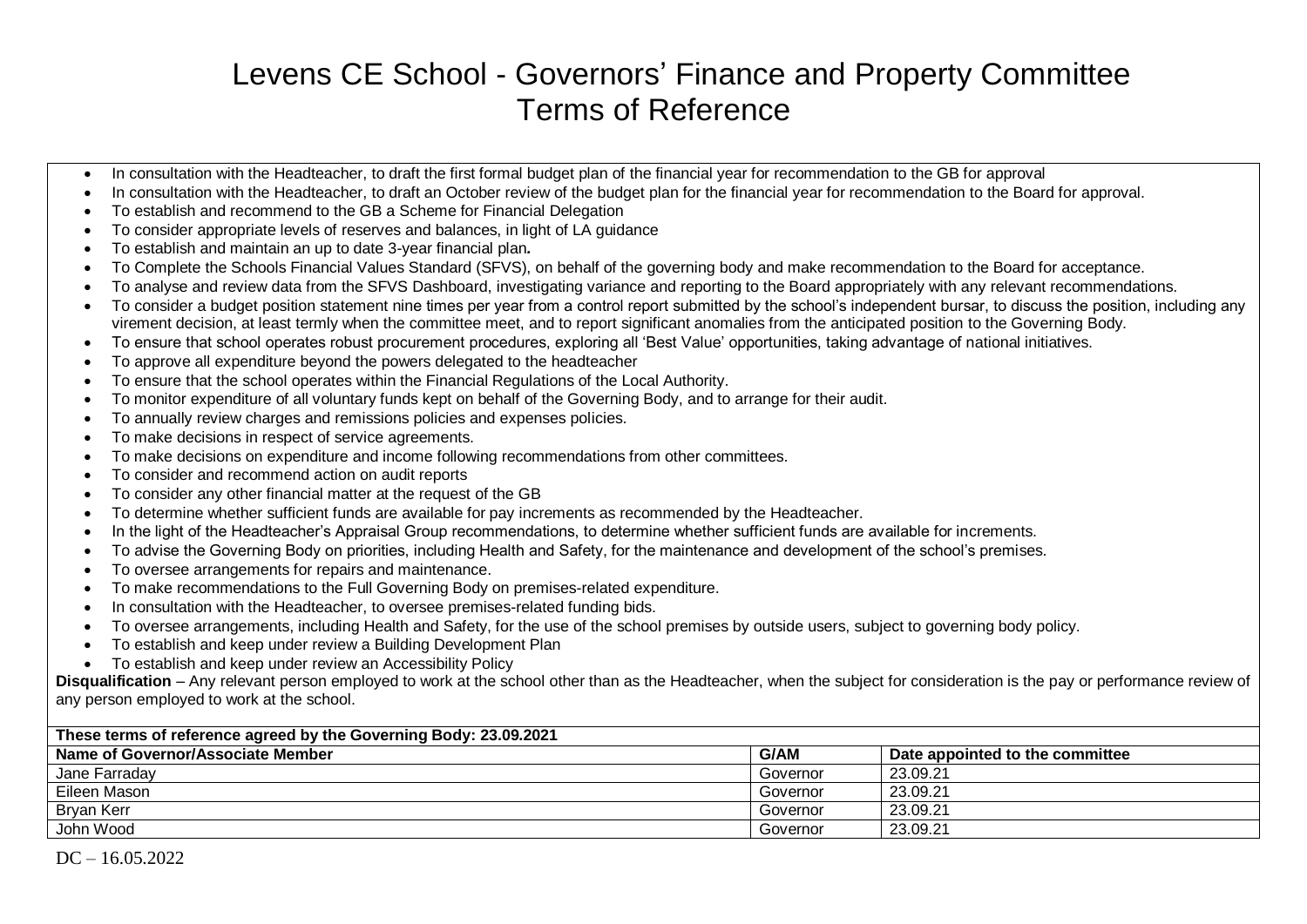| Ed Mason                      |             | Governor | 23.09.21 |
|-------------------------------|-------------|----------|----------|
| <b>Rachel Miller</b>          |             | Governor | 23.09.21 |
| <b>Chair of the committee</b> | Mr J Wood   |          |          |
| <b>Clerk of the committee</b> | Mrs D Coker |          |          |
| Quorum                        |             |          |          |
| Date committee established    | 23.09.2021  |          |          |
| Date of review                | Sept 22     |          |          |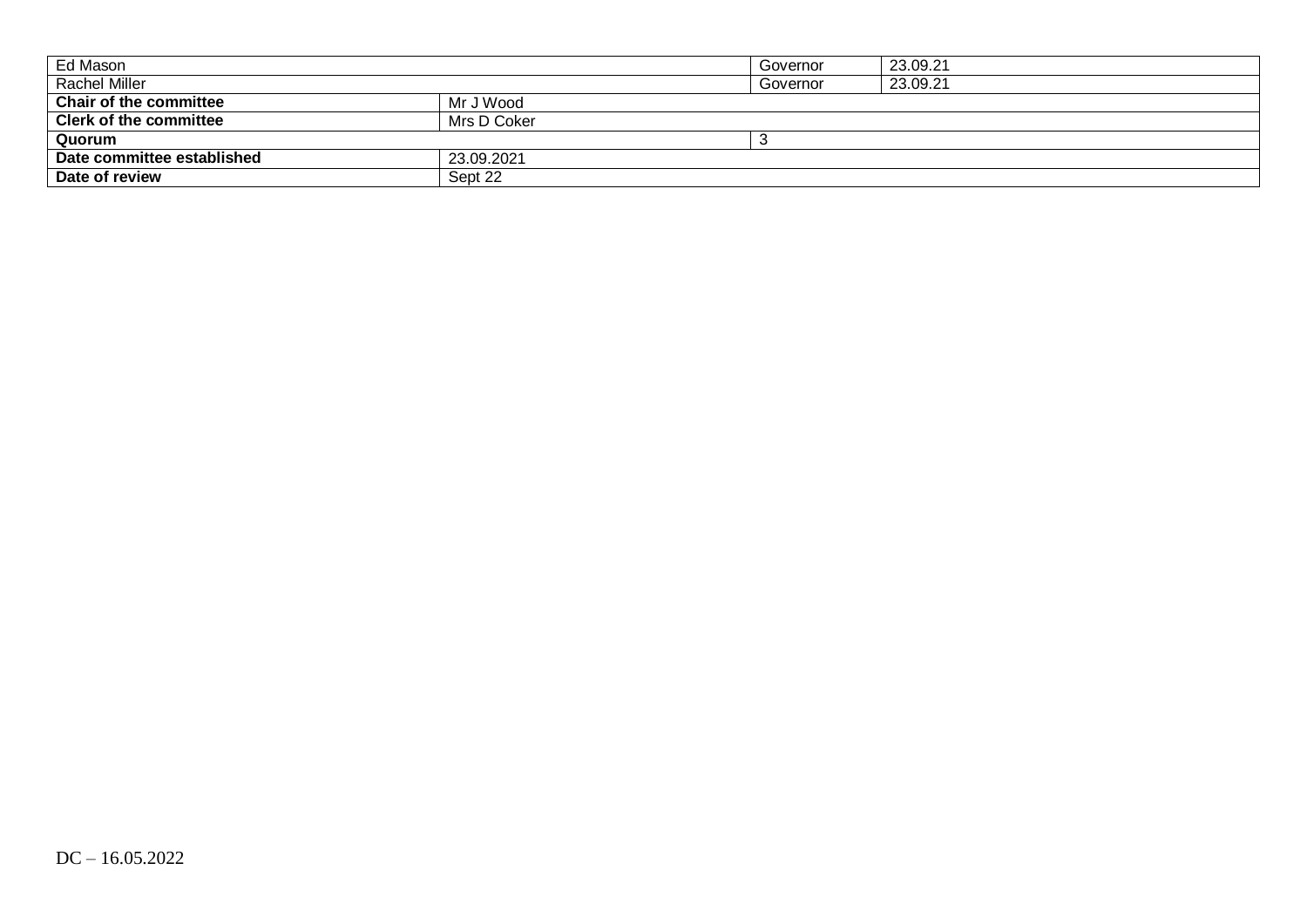# Levens CE School – Governors' Headteacher's Appraisal Committee Terms of Reference

#### **Terms of reference:**

- To manage the annual appraisal of the Headteacher, and in consultation with an external adviser, evaluate outcomes against targets set in the previous year, and to set appropriate targets for the new academic year.
- To make any relevant pay recommendation to the governing body based on the outcome of the process.
- To review progress against targets mid-year
- Report to full governing body of evaluation/outcomes/progress
- To retain evidence pertaining to recommendations made.

**Disqualification** – Any relevant person employed to work at the school.

 *Additional items which individual Governing Bodies may wish to include The constitution of this committee will be the Chair of Governors, the Chair of the Curriculum and Staffing Committee and the Chair of the Finance and Property Committee. Substitutions due to extra-ordinary circumstances to be determined by the Board of Governors*

**These terms of reference agreed by the Governing Body** 23.09.21

| <b>Name of Governor</b>       | G/AM         |                     | Date Appointed to the Committee |
|-------------------------------|--------------|---------------------|---------------------------------|
| Jenny Berge                   | Governor     | 23.09.21            |                                 |
| Suzan Bishop                  | Governor     | 23.09.21            |                                 |
| John Wood                     |              | Governor   23.09.21 |                                 |
| <b>Chair of the Committee</b> | Suzan Bishop |                     |                                 |
|                               |              |                     |                                 |
| <b>Clerk to the Committee</b> | N/A          |                     |                                 |
|                               |              |                     |                                 |
| Quorum                        |              |                     |                                 |
|                               |              |                     |                                 |

| .<br>Date<br>Committee<br>establish<br>. | 23.09.21<br>co. |
|------------------------------------------|-----------------|
| Sept 22<br>Date<br>review:               |                 |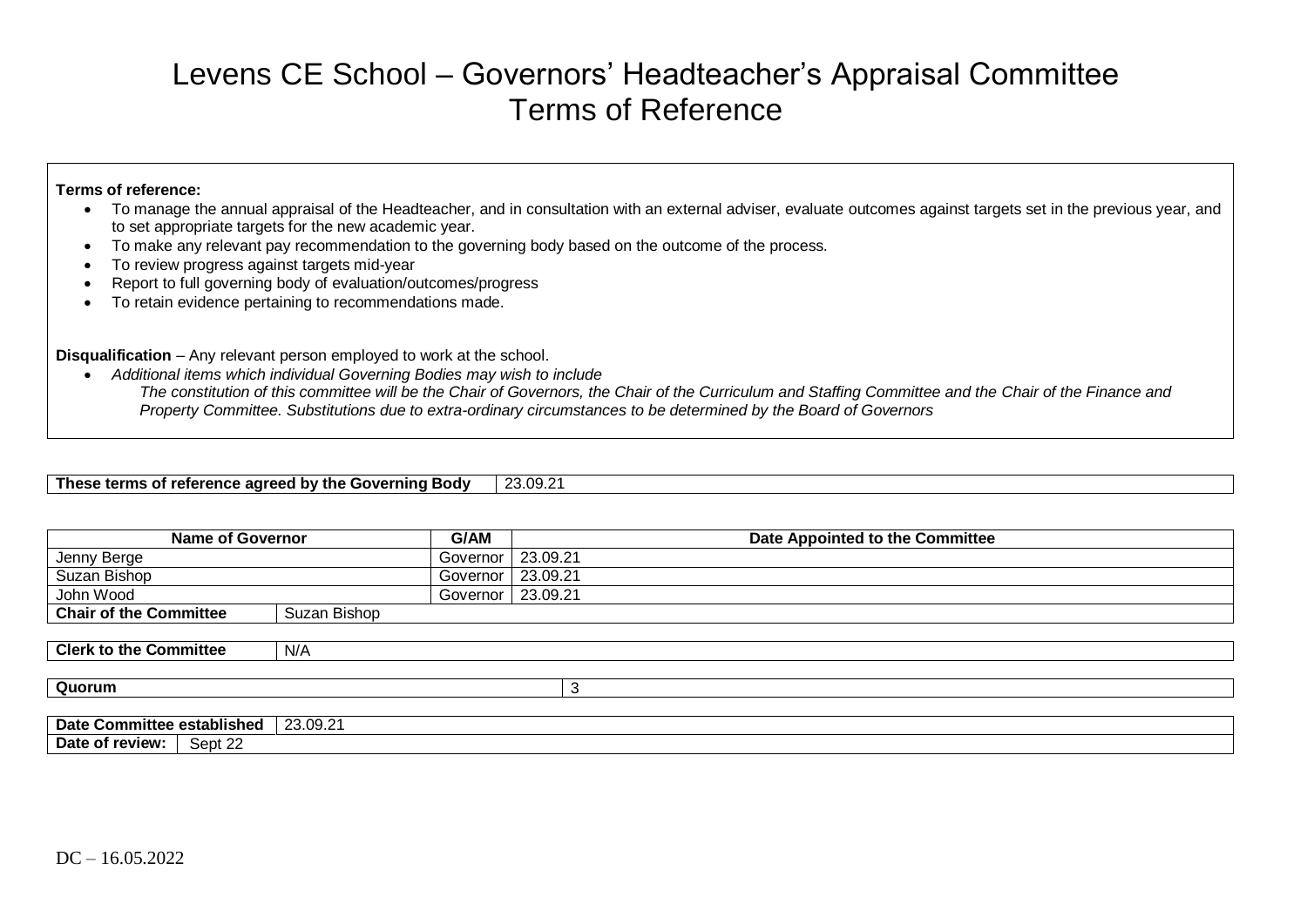## Levens CE School – Governors' Pay Review Committee Terms of Reference

#### **Terms of reference:**

- To ensure that staff are paid line in line with statutory guidelines.
- To ensure that there is an annual appraisal process that includes a review of pay for staff in school
- To recommend pay awards to the Board of Governors in line with appraisal recommendations / threshold
- To seek and act on the advice of external advisors and members of the Headteacher's Appraisal Committee (with regard to Headteacher's targets and pay)
- **Disqualification** Any relevant person employed to work at the school.
- *Additional items which individual Governing Bodies may wish to include*

| <b>Body</b><br>e agreed by the<br>reference<br><b>ioverninc</b><br>These terms<br>ΩT<br>ww | $\sim$<br>. ∩q∴<br>ററ<br>.<br>LU.UJ.LU |
|--------------------------------------------------------------------------------------------|----------------------------------------|

| Name of Governor/Associate Member<br>G/AM                          |           |            | Date Appointed to the Committee |  |  |  |
|--------------------------------------------------------------------|-----------|------------|---------------------------------|--|--|--|
| Liz Brown                                                          |           | Governor   | 23.09.21                        |  |  |  |
| <b>Rachel Miller</b>                                               |           | Governor   | 23.09.21                        |  |  |  |
| Emma Huddleston                                                    |           | Governor   | 23.09.21                        |  |  |  |
|                                                                    |           | Governor   | 23.09.21                        |  |  |  |
|                                                                    |           | Governor   | 23.09.21                        |  |  |  |
|                                                                    |           | Governor I | 23.09.21                        |  |  |  |
| <b>Chair of the Committee</b>                                      | Liz Brown |            |                                 |  |  |  |
|                                                                    |           |            |                                 |  |  |  |
| <b>Clerk to the Committee</b>                                      | N/A       |            |                                 |  |  |  |
|                                                                    |           |            |                                 |  |  |  |
| Quorum (minimum of 3, committee can determine higher number)<br>-3 |           |            |                                 |  |  |  |
|                                                                    |           |            |                                 |  |  |  |
| Date Committee established<br>23.09.21                             |           |            |                                 |  |  |  |

**Date of review:** Sept 22